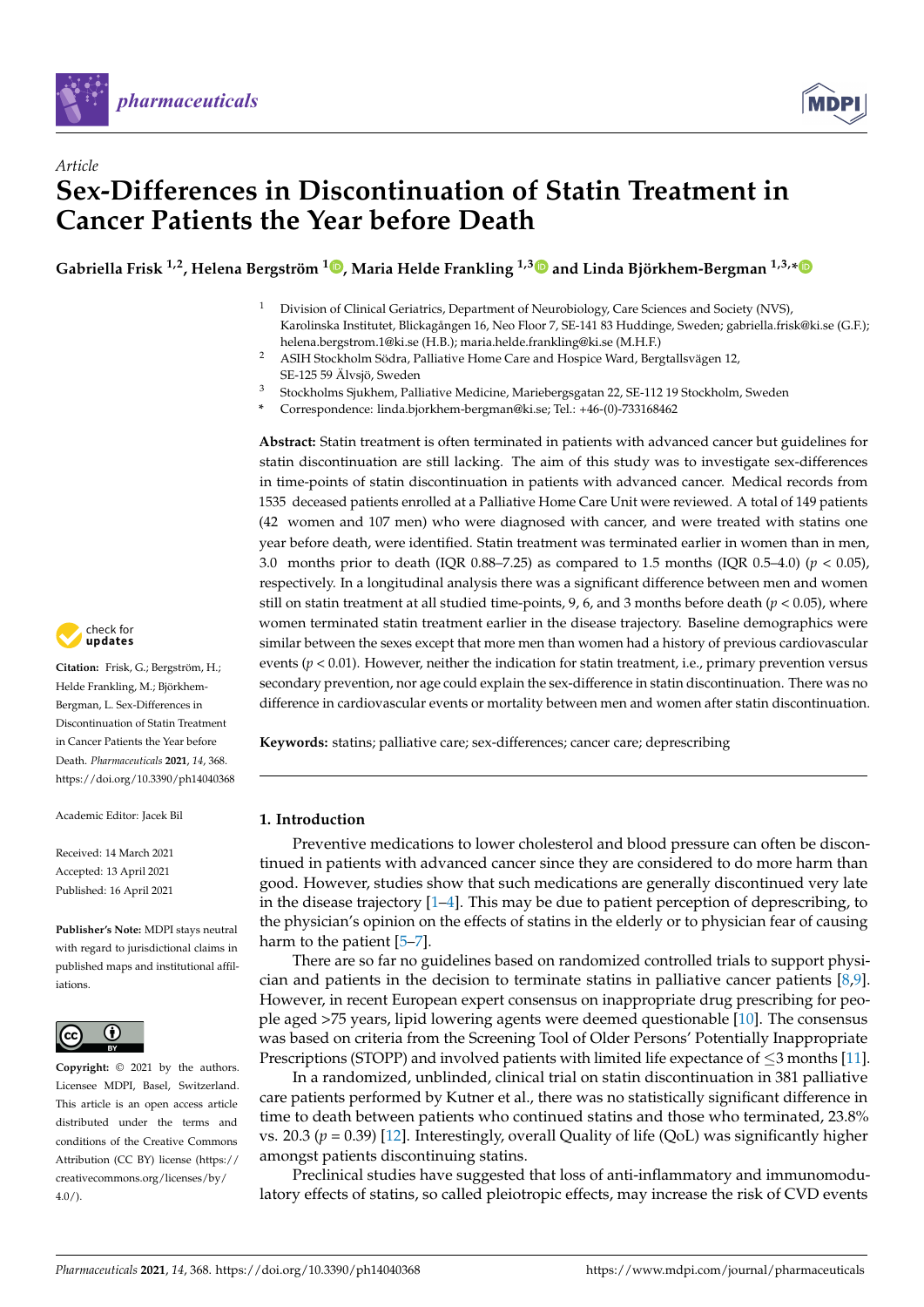also short term [\[9,](#page-7-5)[13](#page-7-9)[–15\]](#page-7-10). This theory is supported by a limited number of retrospective observational studies in patients where statin discontinuation increased the risk of worse outcomes [\[15](#page-7-10)[,16\]](#page-7-11). Moreover, in a randomized controlled trial (RCT) of statin discontinuation ( $n = 43$ ) versus continuation ( $n = 46$ ) after acute ischemic stroke, discontinuation was associated with a significantly increased risk of death [\[17\]](#page-7-12). However, no increase in adverse outcomes have been observed when discontinuing statins in patients with stable coronary heart disease [\[15\]](#page-7-10).

Interestingly, few studies have examined sex-differences in discontinuation of statin treatment. In a small pilot-study (*n* = 52) from a palliative unit in Stockholm, Sweden, we previously reported that statin treatment was terminated significantly earlier in women than in men [\[18\]](#page-7-13). In this study, there were no differences in age, socioeconomic factors or indication for statin treatment that could explain the difference in time-point for statin termination. However, this was a small cohort and performed as a post hoc analysis of a previously performed clinical trial.

With this background, we conducted a larger, observational study in patients with advanced cancer, admitted to our Palliative and Supportive Home Care Unit. The aim was to confirm or refute our previous results on possible sex-differences in statin discontinuation in cancer patients.

#### **2. Results**

#### *2.1. Study Cohort*

Medical records from 1535 patients were reviewed and 149 patients fulfilled the inclusion criteria. Patients diagnosed with cancer one year before death, treated with statin and admitted to Palliative and Supportive Home Care were eligible. Of the 149 patients, 42 were women and 107 were men. Baseline characteristics, including age, type of statin, indication for statin use, presence of previous cardiovascular events and type of cancer are presented in Table [1.](#page-2-0) Simvastatin was the most common prescribed statin in both women and men and there were no statistically significant difference in type of statins or doses of statins prescribed in women and men. In addition, there were no differences in type or doses of statins used regarding type of cancer. More men than women had a history of previous myocardial infarction (*p* < 0.05), and the indication for statin treatment was more often secondary prevention among men than among women (*p* < 0.01). Urological cancer was significantly more common in men than in women (Table [1\)](#page-2-0).

**Table 1.** Demographic data of the 149 statin users in the study cohort. *p*-Value shows statistical difference between men and women. Statistical analysis was performed with Fischers exact test for binary outcome and Mann–Whitney-U test for continuous data. *p* < 0.05 is considered as statistically significant.  $IQR =$  interquartile range,  $ns =$  not significant.

| <b>Patients Characteristics</b>              | Men $(n = 107)$ | Women $(n = 42)$ | <i>p</i> -Value |
|----------------------------------------------|-----------------|------------------|-----------------|
| Age (years), median (IQR)                    | $75(69 - 80)$   | 76 (70–81)       | ns              |
| History of stroke, $n$ (%)                   | 19(18%)         | $4(10\%)$        | ns              |
| History of myocardial<br>infarction, $n$ (%) | $38(36\%)$      | 7(17%)           | < 0.05          |
| Indication for statin use                    |                 |                  |                 |
| Primary prevention, $n$ (%)                  | 51 (48%)        | 31(74%)          | < 0.01          |
| Secondary prevention, $n$ (%)                | 56(52%)         | 11 $(26%)$       | < 0.01          |
| Type of statin                               | Men $(n = 107)$ | Women $(n = 42)$ |                 |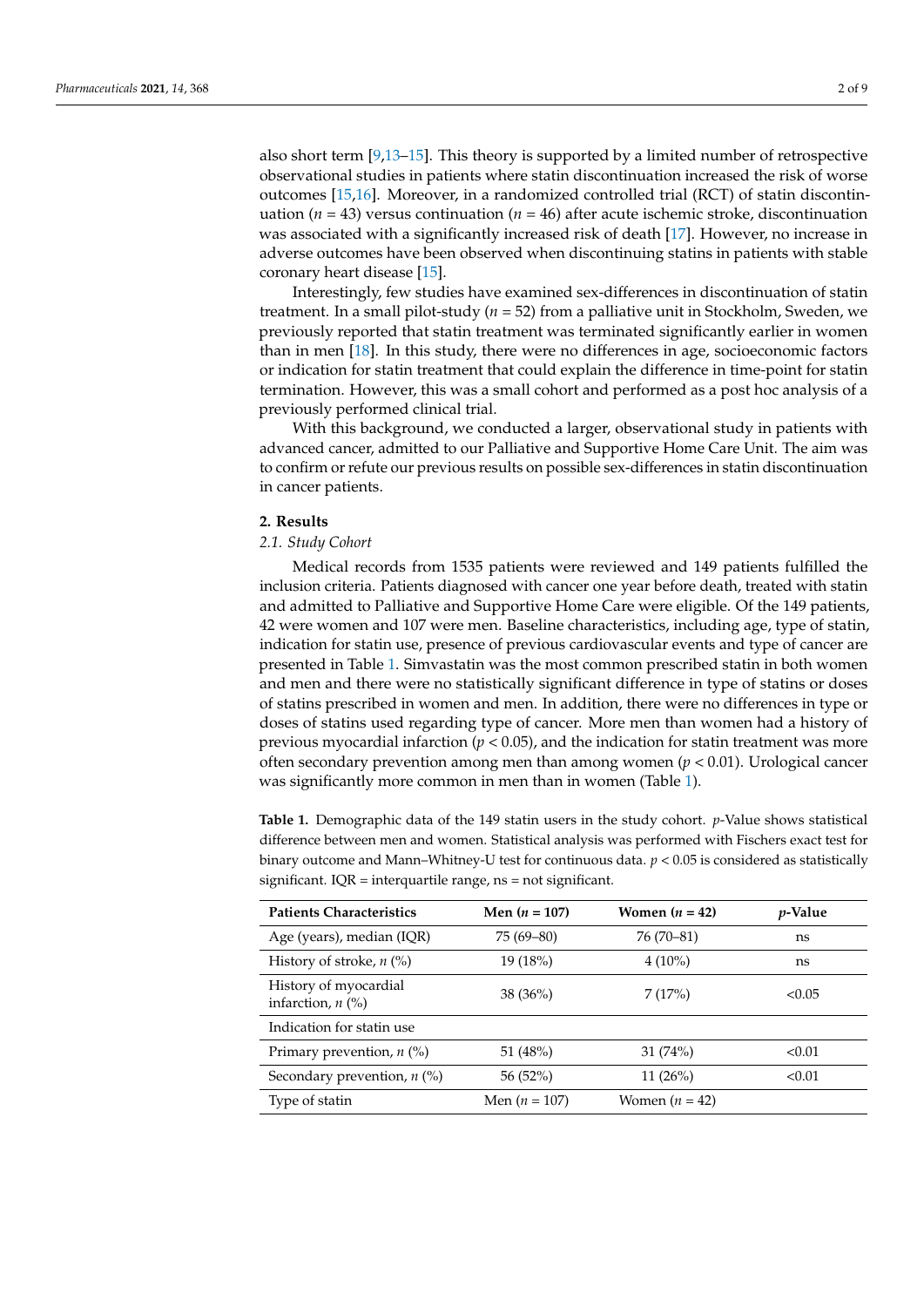| <b>Patients Characteristics</b> | Men $(n = 107)$    | Women $(n = 42)$ | <i>v</i> -Value |
|---------------------------------|--------------------|------------------|-----------------|
| Simvastatin, n (%)              | 77 (72%)           | 31 (74%)         | ns              |
| Median dose                     | $20$ mg            | $20 \text{ mg}$  |                 |
| Atorvastatin, $n$ (%)           | 29 (27%)           | 11(26%)          | ns              |
| Median dose                     | $40 \,\mathrm{mg}$ | $30 \text{ mg}$  |                 |
| Rosuvastatin, $n$ (%)           | $1(1\%)$           | $\theta$         |                 |
| Median dose                     | 10 <sub>mg</sub>   |                  |                 |
| Type of cancer, $n$             | Men ( $n = 107$ )  | Women $(n = 42)$ |                 |
| Lung                            | 22                 | 12               | ns              |
| Gastrointestinal                | 16                 | 4                | ns              |
| Pancreas, liver, gallbladder    | 12                 | 5                | ns              |
| <b>Breast</b>                   | $\mathbf{0}$       | 6                | NA              |
| Urological                      | 12                 | $\mathbf{0}$     | < 0.05          |
| Gynaecological                  | NA                 | 8                | NA              |
| Prostate                        | 21                 | <b>NA</b>        | NA              |
| Hematological                   | 5                  | $\overline{4}$   | ns              |
| Head-Neck                       | $\overline{4}$     | $\mathbf{1}$     | ns              |
| Brain tumour                    | $\,4\,$            | $\mathbf{0}$     | ns              |
| Esophageal                      | 5                  | $\mathbf{0}$     | ns              |
| Melanoma                        | $\mathfrak{Z}$     | $\overline{2}$   | ns              |
| Other                           | 3                  | $\theta$         | ns              |

#### <span id="page-2-0"></span>**Table 1.** *Cont.*

## *2.2. Statin Discontinuation in Women and Men 2.2. Statin Discontinuation in Women and Men*

Statin use was terminated earlier in women than in men. The median time for termi-Statin use was terminated earlier in women than in men. The median time for termination was 3.0 months before death in women compared to 1.5 months in men ( $p = 0.01$ ) (Figure [1\)](#page-2-1). (Figure 1).

<span id="page-2-1"></span>

**Figure 1.** Time-point for statin termination during the year before death in 149 cancer patients **Figure 1.** Time-point for statin termination during the year before death in 149 cancer patients admitted to Palliative Home Care. Lines show median and interquartile range. admitted to Palliative Home Care. Lines show median and interquartile range.

The longitudinal analysis presented in Fi[gur](#page-3-0)e 2 shows a significant difference between men and women still on statin treatment at all studied time-points 3, 6, and 9 months before death ( $p < 0.05$ ), whereas men discontinued their statin treatment later during the cancer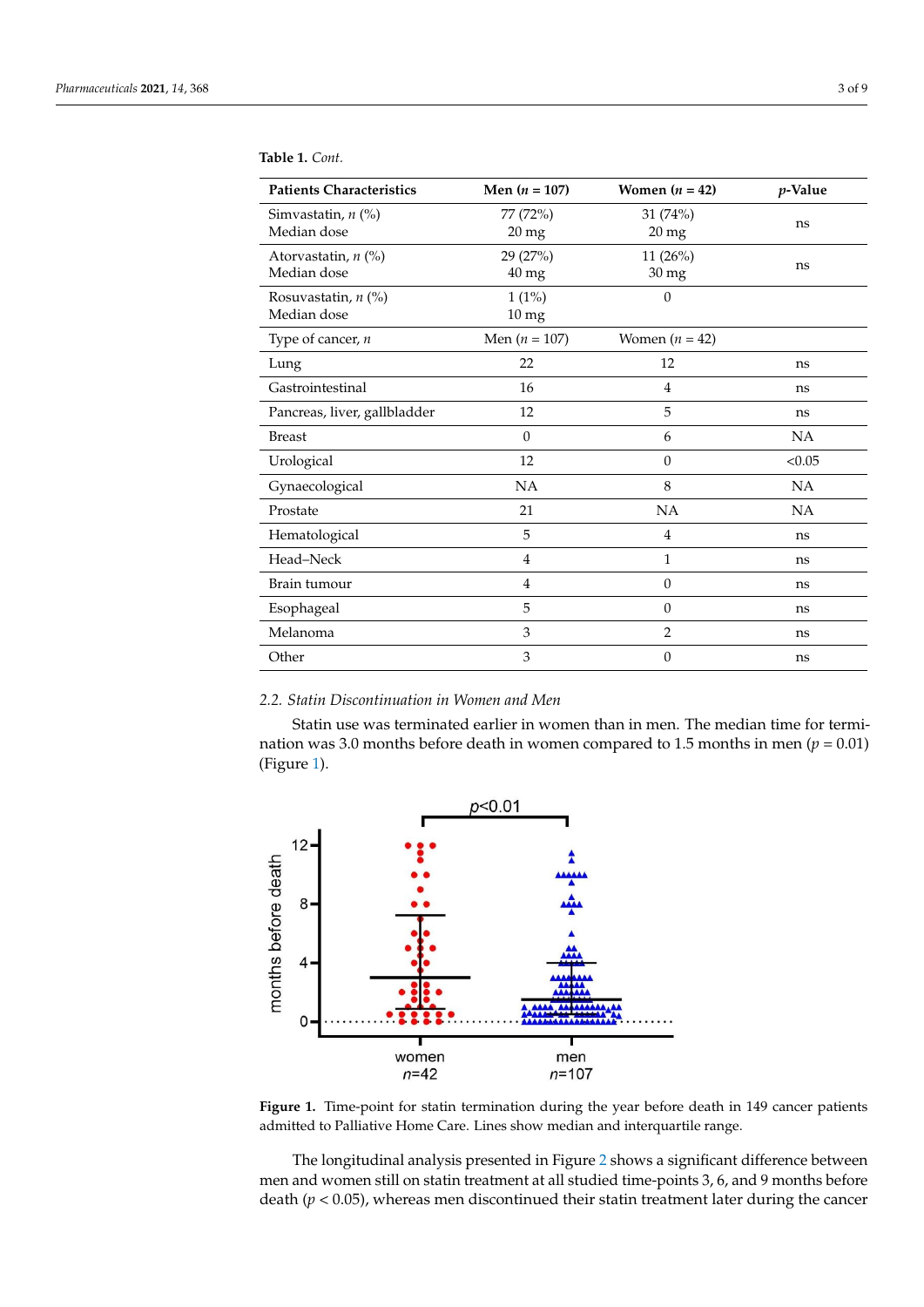disease. A subgroup analysis of women showed no statistically significant difference in time-point for statin discontinuation, regardless of whether the indication was primary or cases derive recordion. Table 2) secondary prevention (Table [2\)](#page-3-1).

<span id="page-3-0"></span>

Figure 2. Time-graph when statin was terminated in men ( $n = 107$ ) and women ( $n = 42$ ) in relation to death during the last year in life. All patients had a cancer diagnosis more than one year before death.

<span id="page-3-1"></span>**Table 2.** Time-point for statin-termination and outcome in cardiovascular events after statin termination. Comparison between men and women and if the indication for statin treatment was primary prevention or secondary prevention, i.e., treatment initiated after previous cardiovascular event. Statistical analysis were performed by Mann–Whitney-U test.<br>.  $\text{MI}$  = myocardial infarction, IQR = interquartile range. **Table 2.** Time-point for statin-termination and outcome in cardiovascular events after statin termination. Comparison

| <b>Indicaton for Statin, Primary/Secondary Prevention:</b> | Primary          | Secondary          | $p$ -Value |
|------------------------------------------------------------|------------------|--------------------|------------|
| Men $(n = 107)$                                            | Men $(n = 51)$   | Men $(n = 56)$     |            |
| Months before death, median (IQR)                          | $1.5(0.5-4.0)$   | $1.0(0.5-3.75)$    | 0.43       |
| Women $(n = 42)$                                           | Women $(n = 31)$ | Women $(n = 11)$   |            |
| Months before death, median (IQR)                          | $3.5(0.5 - 7.0)$ | $2.5(1.5-11)$      | 0.60       |
| Primary prevention group                                   | Men $(n = 51)$   | Women $(n = 31)$   |            |
| Months before death, median (IQR)                          | $1.5(0.5-4.0)$   | $3.5(0.5 - 7.0)$   | 0.14       |
| Secondary prevention group                                 | Men $(n = 56)$   | Women $(n = 11)$   |            |
| Months before death, median (IQR)                          | $1.0(0.5-3.75)$  | $2.5(1.5-11)$      | 0.06       |
|                                                            | Men $(n = 107)$  | Women $(n = 42)$   |            |
| Cardiovascular events after statin termination             | $1(1\%)$<br>МI   | $1(2\%)$<br>Stroke | ns         |
| Cancer as cause of death                                   | $97(91\%)$       | 40(95%)            | ns         |
|                                                            |                  |                    |            |

In a similar manner the indication for statin use did not affect the time-point for discontinuation in men  $(p = 0.43)$ . When comparing time-points for statin discontinuation  $\frac{1}{2}$  between men and women with secondary prevention, the median time-point for stating. termination was 1 month before death in men compared to 2.5 months in women. This termination was 1 month before death in men compared to 2.5 months in women. This difference did however not reach statistical significance  $(p = 0.06)$ . There was generally a lack of data as to why statin treatment was discontinued, and this parameter had to a lack of data as to why statin treatment was discontinued, and this parameter had to be excluded from the analysis. There were 71 different physicians deprescribing statin treatment, including palliative care physicians at the Medical Home Care Unit, oncologists,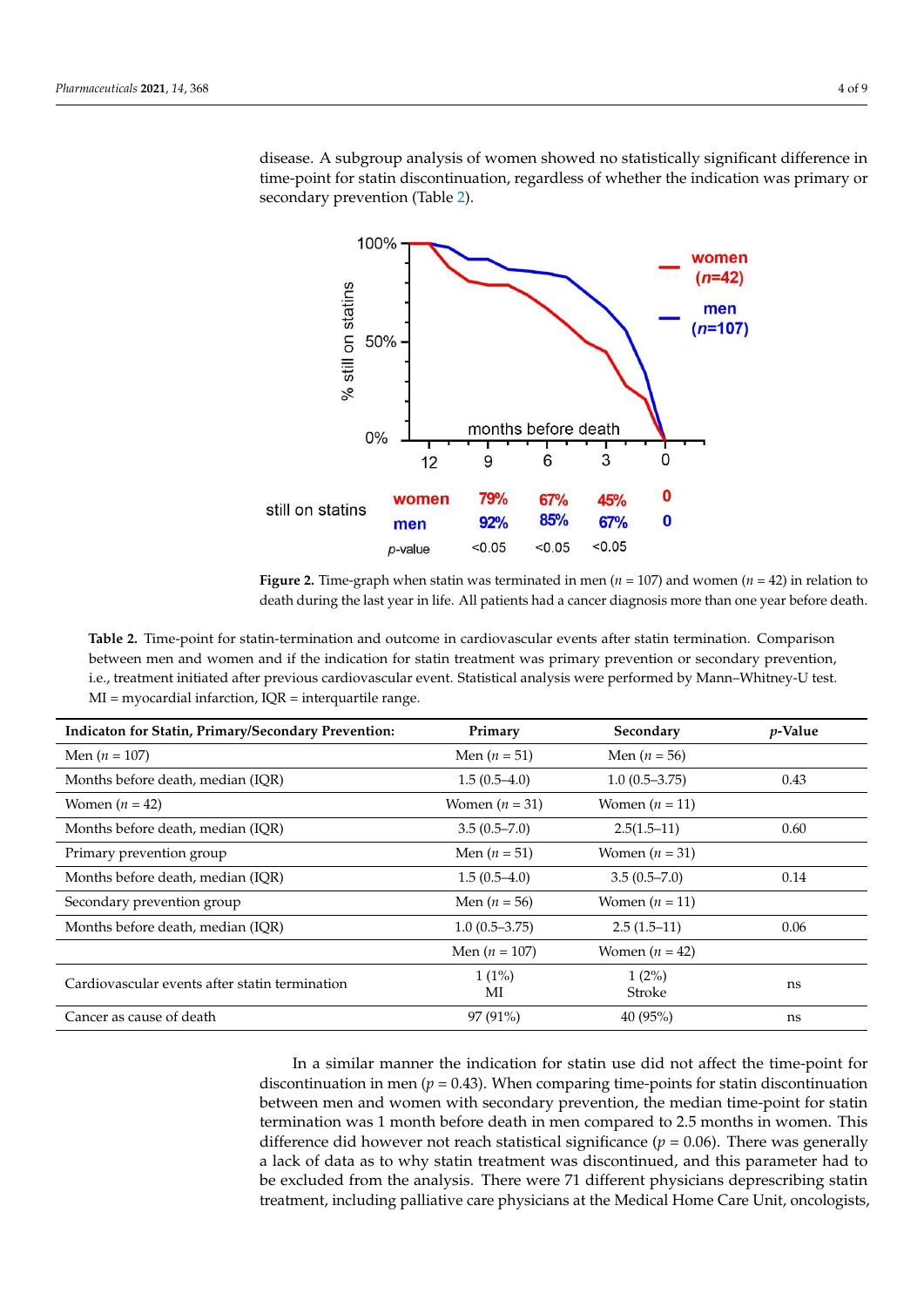primary care physicians and cardiologists. In 51% of the cases, statin treatment was deprescribed by a physician at the Palliative Care Unit.

#### *2.3. Indication for Statin Treatment in Relation to Statin Discontinuation*

We performed an analysis to assess whether primary or secondary prevention affected the time-point for statin discontinuation in relation to death in the whole cohort. There was no significant difference between proportions of patients receiving primary or secondary prevention still treated with statins at time of death at any time-point or period prior to death (time of to death,  $\leq 0.5$ , 0.5–1 month, 1–3, 3–6, 6–9, or more than 9 months). A multivariate regression analysis to investigate whether age, sex and type of indication for statin use affected the timepoint for discontinuation could not be performed, as data were heavily skewed due to many patients continuing their treatment until time if death. In addition, the number of observations was low. Thus, only univariate analyses were performed.

### *2.4. Cardiovascular Events and Causes of Deaths*

Two men in the study cohort died due to acute myocardial infarction (AMI). One male patient on secondary prevention terminated his statin treatment 10 months before death, while the other male patient with AMI remained on statin treatment until the very last day of life. Three men died due to chronic heart failure, three due to renal failure unrelated to statin treatment, one of pneumonia and one of sepsis. All other men (*n* = 97) died of their cancer diseases according to the death certificates. One woman died of stroke. Her primary prevention treatment with statin was also terminated 10 months prior to death. Another female patient died of renal failure unrelated to statin treatment and all other women ( $n = 40$ ) died of their cancer diseases according to the death certificates (Table [2\)](#page-3-1).

#### **3. Discussion**

In the present study, we show that statin treatment was discontinued earlier in women than in men suffering from advanced cancer disease. The difference in time point for discontinuation of statins in relation to time of death could not be explained by age or indication for statin treatment, i.e., primary or secondary prevention.

The results from this study, is in concordance with our previous, smaller study, which showed that statins were discontinued earlier in women than in men [\[18\]](#page-7-13). However, in that study patients with advanced cancer two years before death were included and they followed for the two last years in life compared to the last year in life in this study. In the previous study, statins were discontinued already 10 months before death in women compared to 3 months in this study.

The observation that statins were deprescribed on average 1.5 to 3 months before death in men and women respectively, are in line with a larger, population-based Swedish study, in which 52% of cancer patients were on statin treatment 90 days before death [\[2\]](#page-7-14). However, in that study no analysis of gender differences was made. Indeed, there is a lack of previous studies on sex-differences in statin deprescribing and in previous observational studies most participants have been males [\[19](#page-7-15)[,20\]](#page-7-16).

In the present study, there was no difference in cardiovascular events or cardiovascular mortality between men and women after statin discontinuation. This is also in line with earlier studies showing that statin discontinuation in palliative care patients do not affect mortality or cardiovascular events [\[12](#page-7-8)[,18\]](#page-7-13).

Interestingly, studies in patients with atherosclerotic cardiovascular disease show that women are less likely than men to be prescribed statins to prevent atherosclerotic cardiovascular disease [\[21,](#page-7-17)[22\]](#page-8-0). Some researchers argue that there are no compelling data to support that statins are more harmful to women, while others argue that women are more likely to discontinue statins due to side effects [\[23](#page-8-1)[–25\]](#page-8-2).

In the study by Kutner et al., statin cessation was associated with improved QoL [\[12\]](#page-7-8). In our previous study there was no difference in self-assessed QoL between patients who continued and who had discontinued statin treatment [\[18\]](#page-7-13). The question whether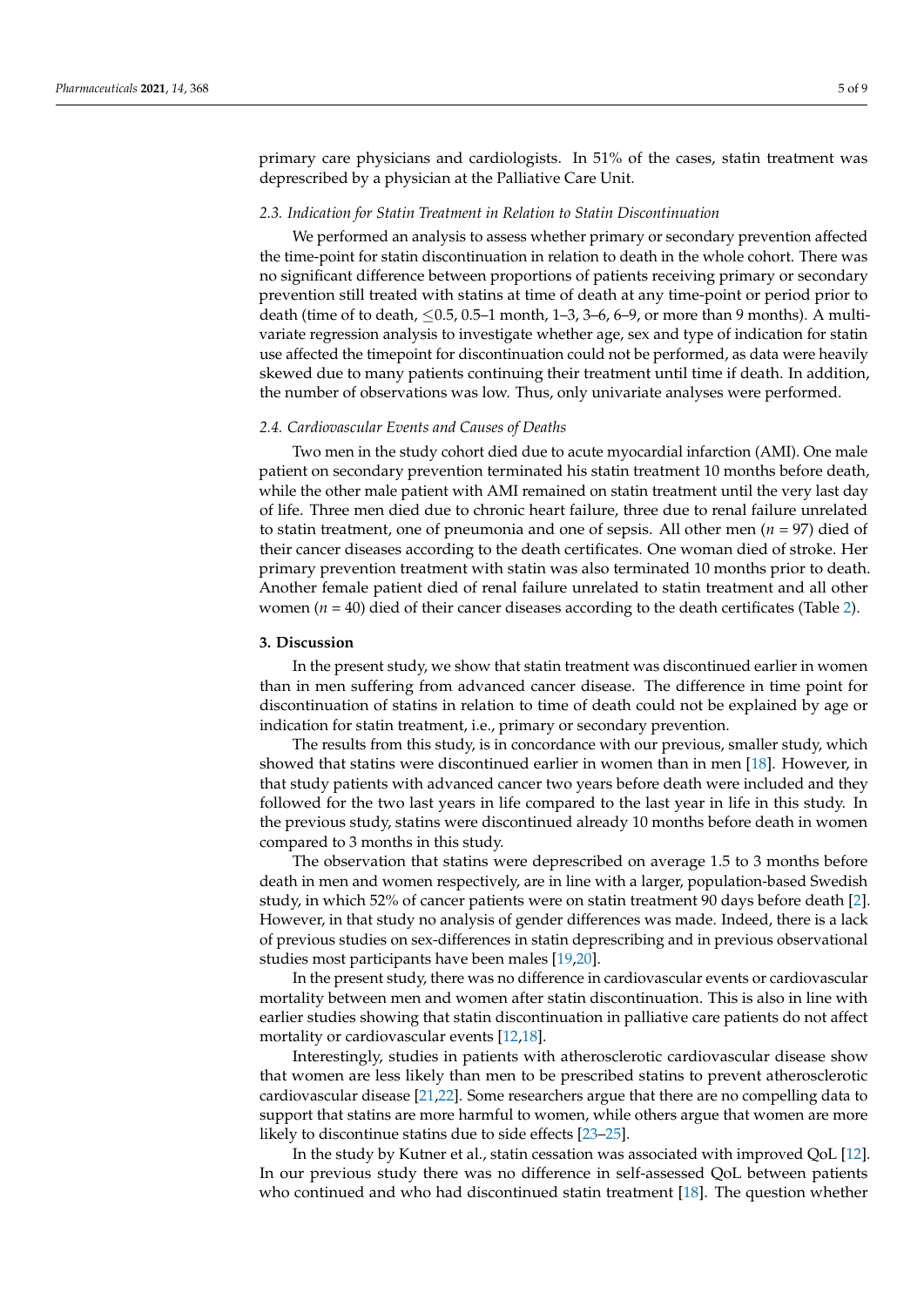statin treatment affects QoL or not is an important issue in the palliative care setting, but unfortunately, we had no data on this in the present, retrospective study. In addition, cost effectiveness is an issue to consider when continuing preventive medicine. This issue is currently studied in an ongoing study on statin cessation [\[26\]](#page-8-3).

There is a risk that discontinuation of statin, may be perceived as the physician abandoning the patient [\[7\]](#page-7-3). It is therefore important to use patient-centered decision making and explain to the patient and next of kin that risk versus benefit for drug treatment have changed and that the treatment may now do more harm than good. At the same time, many patients experience statin discontinuation as it as a relief [\[7\]](#page-7-3). In fact, non-statin co-medication has been shown to decrease after statin deprescribing [\[12\]](#page-7-8). Finally, appetite and nutritional intake may decline at the end of life, making it difficult for the patient to ingest many tablets, and ultimately affecting the QoL.

During recent years, several studies have indicated that statin use may be beneficial in cancer disease [\[13,](#page-7-9)[27,](#page-8-4)[28\]](#page-8-5). This is also supported by several mechanistic studies in vitro and in vivo, suggesting different possible effects on inhibition of cancer growth and progression [\[28,](#page-8-5)[29\]](#page-8-6) as well as beneficial effects on oncological treatments [\[30\]](#page-8-7). However, there are today no general recommendations to continue statin treatment for cancer-preventive effects. In addition, possible beneficial effect of statin in cancer disease is probably of limited importance in the late palliative phase.

Like many other studies, our study has limitations. The study population is small (*n* = 149), and thus the number of events is low. Due to the retrospective design based on data from the medical records there was a lot of missing data. Especially, data on possible side effects due to statin treatment was missing, introducing an uncertainty to the reason for discontinuation of the treatment. In addition, data on fragility and performance status would have been of interest but were not possible to extract from the medical records. Finally, this is a single centre study which may introduce selection bias when it comes to patient socioeconomic background.

In the future there is a need for prospective studies to confirm our result and to clarify how deprescribing affect the QoL in palliative patients and the risk of cardiovascular events. There is one ongoing randomized controlled trial on statin discontinuation in elderly >75 years [\[26\]](#page-8-3). However, in the previously mentioned randomized study performed by Kutner, more than 30% of the patients allocated to discontinuation restarted their treatment with statin [\[12\]](#page-7-8). This phenomenon may be difficult to address, and how to best design of deprescribing trials is a matter of discussion in the scientific community [\[9\]](#page-7-5). Thus, there is still a need for performing retrospective studies, especially in the palliative care setting. Finally, qualitative studies might be of use to further explore the reason for why physicians and patient, decide to terminate statins earlier in women than in men.

There is no obvious explanation for why statins are discontinued earlier in women than in men with advanced cancer but we hypothesize that statins might be considered as doing more good than harm in men with cancer but the opposite is considered for women. An alternative hypothesis is that the remaining survival time might more often be overestimated in men than in women. This hypothesis is supported by two Swedish studies showing that men generally have poorer prognosis than women in several cancer forms [\[31,](#page-8-8)[32\]](#page-8-9).

The results presented here are in line with previous studies indicating that statins can be safely discontinued in patients with advanced cancer with limited life-time expectancy [\[11,](#page-7-7)[12](#page-7-8)[,18\]](#page-7-13). However, men and women are different populations and results from men might not necessarily be applicable on women. Anyhow, deprescribing statins might be considered earlier in the disease trajectory also in men.

#### **4. Materials and Methods**

#### *4.1. Study Cohort and Study Site*

Medical records from all enrolled patients at a Palliative and Supportive Home Care unit in Stockholm, Sweden (ASIH Stockholm Södra) between 2016 and 2018 were reviewed.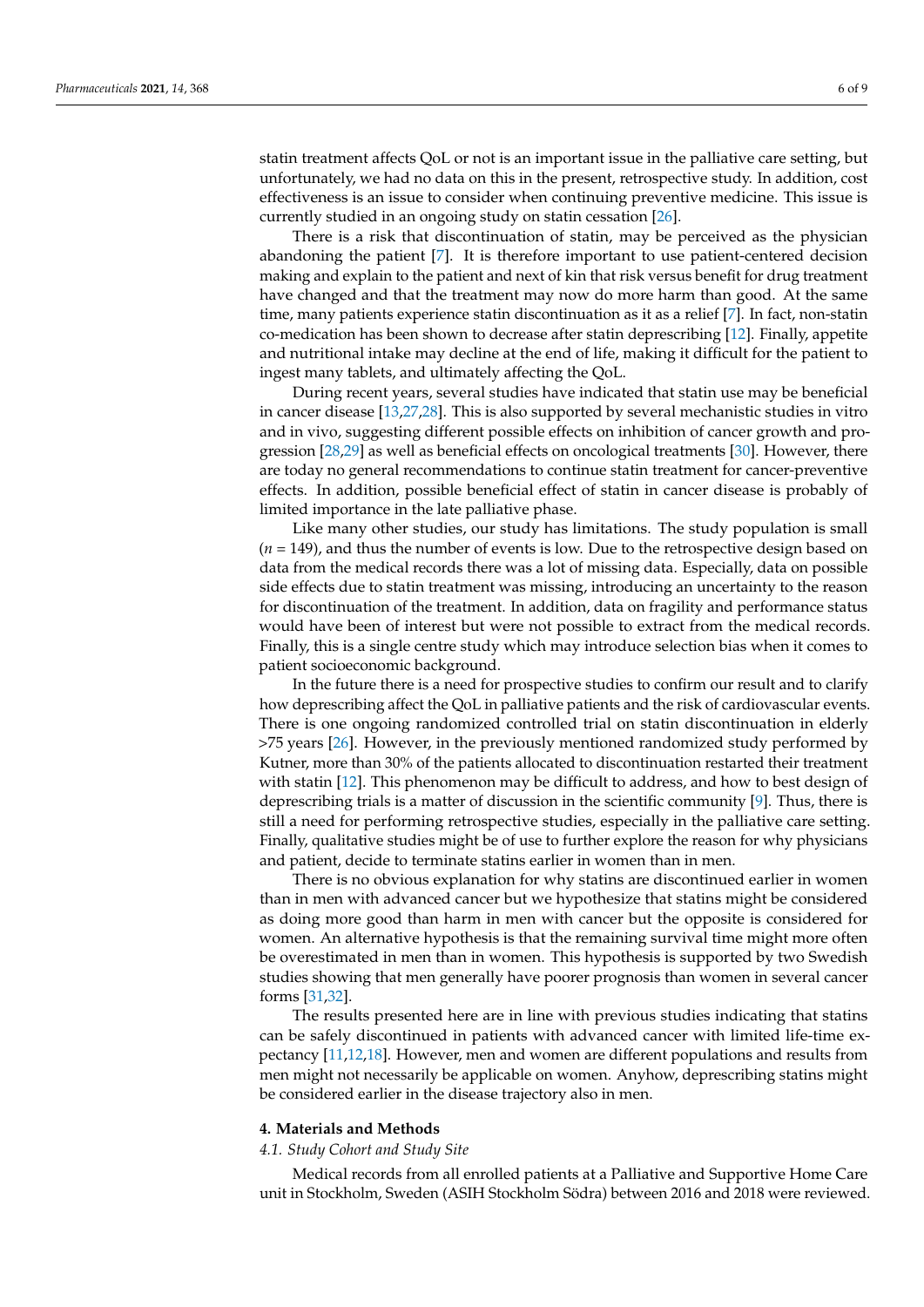This unit offers hospital-like palliative and supportive care to both oncological and nononcological patients in their own homes. The unit also has an in-patient Hospice Ward with 16 beds. Most patients suffer from cancer, usually at an advanced stage. The median enrollment time is 3–4 months, but can vary from days to years depending on the need of supportive care. Most cancer patients stay enrolled at the unit until death.

Patients enrolled at the unit who were on statin treatment and who were diagnosed with cancer one year prior to death were regarded as "statin users". The time-point for deprescribing of statin therapy was identified and correlated to time of death. The patients were recruited consecutively and could have any type of cancer. Patients who had discontinued statin treatment before they were diagnosed with cancer were not included in the analysis, and neither were patients diagnosed with cancer less than one year before death.

#### *4.2. Data Extraction*

Medical records data were collected regarding age, sex, cancer diagnosis, statin type and dose, indication for statin treatment (primary or secondary prevention), previous cardiovascular events, cardiovascular events after statin termination, time for termination of statin treatment, name of the physician terminating the statin treatment, and reason for termination (if stated).

#### *4.3. Main Outcome*

The main outcome was whether there was a significant difference between men and women in the time-point of statin termination in relation to time of death.

#### *4.4. Statistical Analysis*

As this is a retrospective observational study, no power calculations was performed. Statistical analyses were performed using Graph Pad Prism vs 8.0 (GraphPad Software, San Diego, USA) and for the attempt with the multivariate analysis SPSS was used. Comparisons of time-point of termination of statin treatment between men and women was performed using Mann–Whitney test. Mann–Whitney test was also used for comparison of all continuous variables and Fisher's exact test for binary variables.

#### *4.5. Ethical Statement*

The retrospective review of medical record was approved by the Regional Ethical Committee 2018/1798-31. Written informed consent not possible to collect since all patients were deceased.

#### **5. Conclusions**

In conclusion, this study show that statin treatment was discontinued earlier in women than in men with advanced cancer and the time-point for deprescribing was not affected by age or indication for statin use. Notably, there was no difference in cardiovascular events between men and women after statin discontinuation.

**Author Contributions:** Conceptualization: L.B.-B.; methodology: L.B.-B. and G.F.; software: G.F., M.H.F., validation: G.F., M.H.F., and L.B.-B.; formal analysis: M.H.F. and L.B.-B. investigation: G.F. and L.B.-B.; resources: L.B.-B., data curation: G.F.; writing—original draft preparation: G.F. and L.B.- B.; writing—review and editing: G.F., H.B., M.H.F., and L.B.-B., visualization: L.B.-B.; supervision: L.B.-B.; project administration: L.B.-B., funding acquisition: L.B.-B. All authors have read and agreed to the published version of the manuscript.

**Funding:** This research was funded by grants from The Swedish Cancer Society, Stockholm County Council, CIMED and Stockholms Sjukhems Jubileumsfond.

**Institutional Review Board Statement:** The study was conducted according to the guidelines of the Declaration of Helsinki, and approved by the Regional Ethical Committee 2018/1798-31, date of approval 24 October 2018.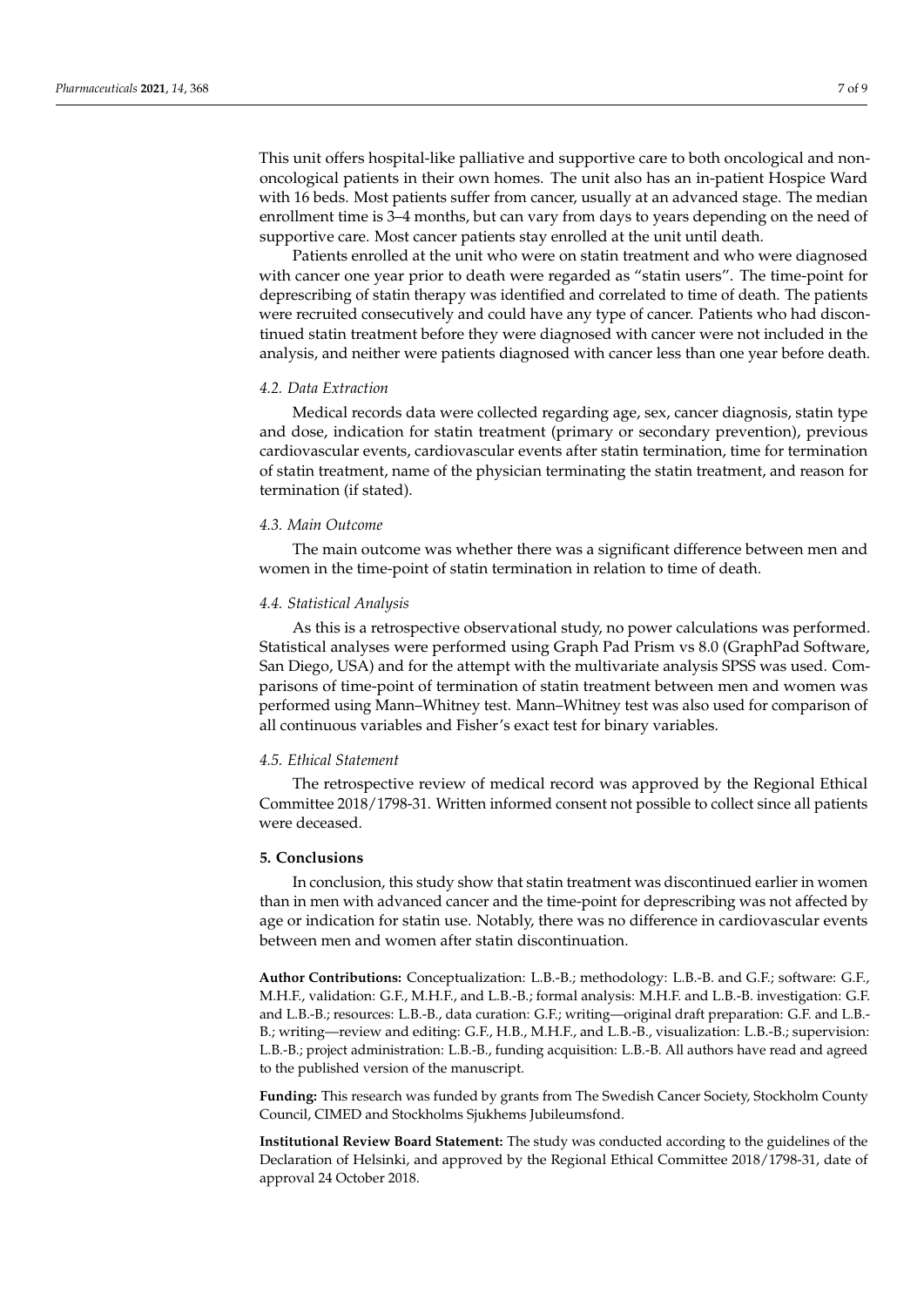**Informed Consent Statement:** No written informed consent was needed from next-of-kin according to the Ethical Committee.

**Data Availability Statement:** Raw data is available from the corresponding author upon request.

**Conflicts of Interest:** The authors declare no conflict of interest.

#### **References**

- <span id="page-7-0"></span>1. Dewhurst, F.; Baker, L.; Andrew, I.; Todd, A. Blood pressure evaluation and review of antihypertensive medication in patients with life limiting illness. *Int. J. Clin. Pharm.* **2016**, *38*, 1044–1047. [\[CrossRef\]](http://doi.org/10.1007/s11096-016-0327-0) [\[PubMed\]](http://www.ncbi.nlm.nih.gov/pubmed/27343121)
- <span id="page-7-14"></span>2. Morin, L.; Wastesson, J.W.; Laroche, M.L.; Fastbom, J.; Johnell, K. How many older adults receive drugs of questionable clinical benefit near the end of life? A cohort study. *Palliat. Med.* **2019**, *33*, 1080–1090. [\[CrossRef\]](http://doi.org/10.1177/0269216319854013)
- 3. Todd, A.; Al-Khafaji, J.; Akhter, N.; Kasim, A.; Quibell, R.; Merriman, K.; Holmes, H.M. Missed opportunities: Unnecessary medicine use in patients with lung cancer at the end of life—an international cohort study. *Br. J. Clin. Pharmacol.* **2018**, *84*, 2802–2810. [\[CrossRef\]](http://doi.org/10.1111/bcp.13735)
- <span id="page-7-1"></span>4. Vallard, A.; Morisson, S.; Tinquaut, F.; Chauvin, F.; Oriol, M.; Chapelle, C.; Sotton, S.; Magne, N.; Tardy, B.; Bourmaud, A. Drug Management in End-of-Life Hospitalized Palliative Care Cancer Patients: The RHESO Cohort Study. *Oncology* **2019**, *97*, 217–227. [\[CrossRef\]](http://doi.org/10.1159/000500783)
- <span id="page-7-2"></span>5. Thompson, W.; Jacobsen, I.T.; Jarbøl, D.E.; Haastrup, P.; Nielsen, J.B.; Lundby, C. Nursing Home Residents' Thoughts on Discussing Deprescribing of Preventive Medications. *Drugs Aging* **2020**, *37*, 187–192. [\[CrossRef\]](http://doi.org/10.1007/s40266-020-00746-1)
- 6. Thompson, W.; Le, J.V.; Haastrup, P.; Nielsen, J.B.; Pedersen, L.B.; Jarbøl, D.E. Exploring how GPs discuss statin deprescribing with older people: A qualitative study. *BJGP Open* **2020**, *4*. [\[CrossRef\]](http://doi.org/10.3399/bjgpopen20X101022)
- <span id="page-7-3"></span>7. Tjia, J.; Kutner, J.S.; Ritchie, C.S.; Blatchford, P.J.; Bennett Kendrick, R.E.; Prince-Paul, M.; Somers, T.J.; McPherson, M.L.; Sloan, J.A.; Abernethy, A.P.; et al. Perceptions of Statin Discontinuation among Patients with Life-Limiting Illness. *J. Palliat. Med.* **2017**, *20*, 1098–1103. [\[CrossRef\]](http://doi.org/10.1089/jpm.2016.0489) [\[PubMed\]](http://www.ncbi.nlm.nih.gov/pubmed/28520522)
- <span id="page-7-4"></span>8. Geijteman, E.C.; Tiemeier, H.; van Gelder, T. Selecting the Optimal Design for Drug Discontinuation Trials in a Setting of Advanced, Life-Limiting Illness. *JAMA Intern. Med.* **2015**, *175*, 1724–1725. [\[CrossRef\]](http://doi.org/10.1001/jamainternmed.2015.3997) [\[PubMed\]](http://www.ncbi.nlm.nih.gov/pubmed/26436748)
- <span id="page-7-5"></span>9. Marrs, J.C.; Kostoff, M.D. Discontinuation of Statins: What Are the Risks? *Curr. Atheroscler. Rep.* **2016**, *18*, 41. [\[CrossRef\]](http://doi.org/10.1007/s11883-016-0596-z) [\[PubMed\]](http://www.ncbi.nlm.nih.gov/pubmed/27221503)
- <span id="page-7-6"></span>10. Morin, L.; Laroche, M.L.; Vetrano, D.L.; Fastbom, J.; Johnell, K. Adequate, questionable, and inadequate drug prescribing for older adults at the end of life: A European expert consensus. *Eur. J. Clin. Pharmacol.* **2018**, *74*, 1333–1342. [\[CrossRef\]](http://doi.org/10.1007/s00228-018-2507-4) [\[PubMed\]](http://www.ncbi.nlm.nih.gov/pubmed/29934849)
- <span id="page-7-7"></span>11. Earl, T.R.; Katapodis, N.D.; Schneiderman, S.R.; Shoemaker-Hunt, S.J. Using Deprescribing Practices and the Screening Tool of Older Persons' Potentially Inappropriate Prescriptions Criteria to Reduce Harm and Preventable Adverse Drug Events in Older Adults. *J. Patient Saf.* **2020**, *16*, S23–S35. [\[CrossRef\]](http://doi.org/10.1097/PTS.0000000000000747) [\[PubMed\]](http://www.ncbi.nlm.nih.gov/pubmed/32809998)
- <span id="page-7-8"></span>12. Kutner, J.S.; Blatchford, P.J.; Taylor, D.H.; Ritchie, C.S.; Bull, J.H.; Fairclough, D.L.; Hanson, L.C.; LeBlanc, T.W.; Samsa, G.P.; Wolf, S.; et al. Safety and benefit of discontinuing statin therapy in the setting of advanced, life-limiting illness: A randomized clinical trial. *JAMA Intern. Med.* **2015**, *175*, 691–700. [\[CrossRef\]](http://doi.org/10.1001/jamainternmed.2015.0289) [\[PubMed\]](http://www.ncbi.nlm.nih.gov/pubmed/25798575)
- <span id="page-7-9"></span>13. Ahmadi, M.; Amiri, S.; Pecic, S.; Machaj, F.; Rosik, J.; Łos, M.J.; Alizadeh, J.; Mahdian, R.; da Silva Rosa, S.C.; Schaafsma, D.; et al. Pleiotropic effects of statins: A focus on cancer. *Biochim. Biophys. Acta Mol. Basis Dis.* **2020**, *1866*, 165968. [\[CrossRef\]](http://doi.org/10.1016/j.bbadis.2020.165968)
- 14. Koushki, K.; Shahbaz, S.K.; Mashayekhi, K.; Sadeghi, M.; Zayeri, Z.D.; Taba, M.Y.; Banach, M.; Al-Rasadi, K.; Johnston, T.P.; Sahebkar, A. Anti-inflammatory Action of Statins in Cardiovascular Disease: The Role of Inflammasome and Toll-Like Receptor Pathways. *Clin. Rev. Allergy Immunol.* **2020**. [\[CrossRef\]](http://doi.org/10.1007/s12016-020-08791-9)
- <span id="page-7-10"></span>15. Pineda, A.; Cubeddu, L.X. Statin rebound or withdrawal syndrome: Does it exist? *Curr. Atheroscler. Rep.* **2011**, *13*, 23–30. [\[CrossRef\]](http://doi.org/10.1007/s11883-010-0148-x) [\[PubMed\]](http://www.ncbi.nlm.nih.gov/pubmed/21104165)
- <span id="page-7-11"></span>16. Tong, L.S.; Hu, H.T.; Zhang, S.; Yan, S.Q.; Lou, M. Statin withdrawal beyond acute phase affected outcome of thrombolytic stroke patients: An observational retrospective study. *Medicine* **2015**, *94*, e779. [\[CrossRef\]](http://doi.org/10.1097/MD.0000000000000779)
- <span id="page-7-12"></span>17. Blanco, M.; Nombela, F.; Castellanos, M.; Rodriguez-Yáñez, M.; García-Gil, M.; Leira, R.; Lizasoain, I.; Serena, J.; Vivancos, J.; Moro, M.A.; et al. Statin treatment withdrawal in ischemic stroke: A controlled randomized study. *Neurology* **2007**, *69*, 904–910. [\[CrossRef\]](http://doi.org/10.1212/01.wnl.0000269789.09277.47) [\[PubMed\]](http://www.ncbi.nlm.nih.gov/pubmed/17724294)
- <span id="page-7-13"></span>18. Bergström, H.; Brånvall, E.; Helde-Frankling, M.; Björkhem-Bergman, L. Differences in discontinuation of statin treatment in women and men with advanced cancer disease. *Biol. Sex. Differ.* **2018**, *9*, 47. [\[CrossRef\]](http://doi.org/10.1186/s13293-018-0207-5)
- <span id="page-7-15"></span>19. Narayan, S.W.; Nishtala, P.S. Discontinuation of Preventive Medicines in Older People with Limited Life Expectancy: A Systematic Review. *Drugs Aging* **2017**, *34*, 767–776. [\[CrossRef\]](http://doi.org/10.1007/s40266-017-0487-1) [\[PubMed\]](http://www.ncbi.nlm.nih.gov/pubmed/28853000)
- <span id="page-7-16"></span>20. Strandberg, T.E.; Urtamo, A.; Kähärä, J.; Strandberg, A.Y.; Pitkälä, K.H.; Kautiainen, H. Statin Treatment Is Associated With a Neutral Effect on Health-Related Quality of Life Among Community-Dwelling Octogenarian Men. *J. Gerontol. A Biol. Sci. Med. Sci.* **2018**. [\[CrossRef\]](http://doi.org/10.1093/gerona/gly073)
- <span id="page-7-17"></span>21. Nanna, M.G.; Wang, T.Y.; Xiang, Q.; Goldberg, A.C.; Robinson, J.G.; Roger, V.L.; Virani, S.S.; Wilson, P.W.F.; Louie, M.J.; Koren, A.; et al. Sex Differences in the Use of Statins in Community Practice. *Circ. Cardiovasc. Qual. Outcomes* **2019**, *12*, e005562. [\[CrossRef\]](http://doi.org/10.1161/CIRCOUTCOMES.118.005562) [\[PubMed\]](http://www.ncbi.nlm.nih.gov/pubmed/31416347)